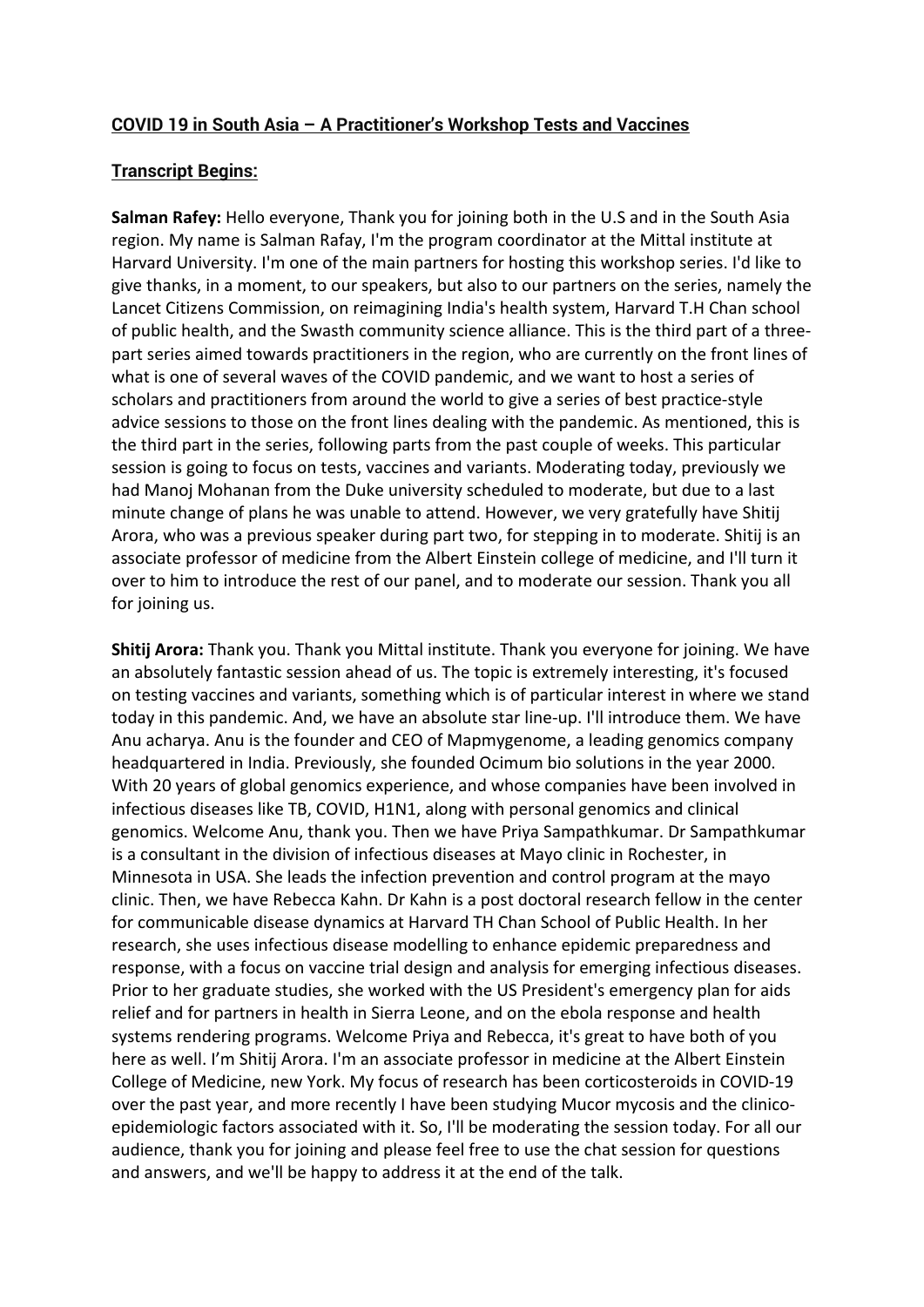So, there will be three segments today - Testing, vaccine and variants. The first segment would be testing, and the first question under that segment is- "What are the types of tests available in India and Southeast Asia? And this question is for Anu.

**Anu Acharya:** Right, thank you Shitij. So, if we just had to look at the types of tests that we typically find in India for covid, I think there are three main categories of tests. One is to actually find and detect the antigen. There are many types of tests that we have, which are antigen based tests, and then you have the ones that are more indirect, trying to find the antibodies. And the third, of course, is blood tests, and CT scans, and other things that we want to sometimes use in conjunction with these tests in case the report is inconclusive. So in India, I think since the start of the pandemic when we had very few tests. I think today you find that if you look at the broad category of the antigen tests for instance, which includes your RT-PCR, your LAMP and CRISPR and variety of different techniques to be able to do that. I think RT-PCR is the gold standard, and has been used in, you know, there are about 167 odd test kits that have been approved for use in India, and at the start of the pandemic, we had very few, and now I think we have, you know, it has come to a point where we pretty much have a choice in terms of what kind of test kit that you want. There are tests that cover many different parts of the regions of interest. We also have what are the point of care sort of devices, and these are extremely useful in situations where you need to do quick reporting of results. So you have tests like the ID now from Abbott. You have the gene expert, and you have trunact, which are the three main categories of the point of care devices for rapid testing which uses either an isothermal way of testing or a PCR based test. So that will be another category of tests that are there. There are also tests that have been approved which use CRISPR as a backbone. So there is the feluda test, that has been developed by IGIB. And then there are the rapid antigen cards which are used both, a large number of them, I think about 60 or 100 or so tests, are approved and most of these are the ones that you would use in a lab with the person actually taking the swab, but there are three tests that have recently been also been approved for testing at home, and then that would include like my lab and also there's another one called merit. So those would be the broad category of antigen based tests that are being available in India. I might have missed one or two categories that might have been there, and then of course there are the antibody tests, and then in the antibody tests we have, most of the commonly used antibody tests would be the ones that you would go to a lab and get your blood drawn and get the test done for IGG typically. So some do IGG, some do a combination of these different IGGs, but also you can find neutralizing antibody tests, and you would also find that there are the rapid cards as well. So, you know, that would be these two categories, and of course, the third category I'm not really going into details, but the blood based test. So in case a doctor finds that you've got a negative RT-PCR, but you still have symptoms, they are likely to also recommend a few kind of blood tests like a CRP, d-dimer and IL-6 or even an HRCT. So that would be dependent on mostly for symptomatic patients, but maybe I think that would be a good start to at least that sort of broad set of tests that are available in India.

**Shitij Arora:** Yes, absolutely. So we have antigen based testing, antibody based testing and the conventional RT-PCR which is how we how we started. Are these freely available even in rural areas and semi-urban areas?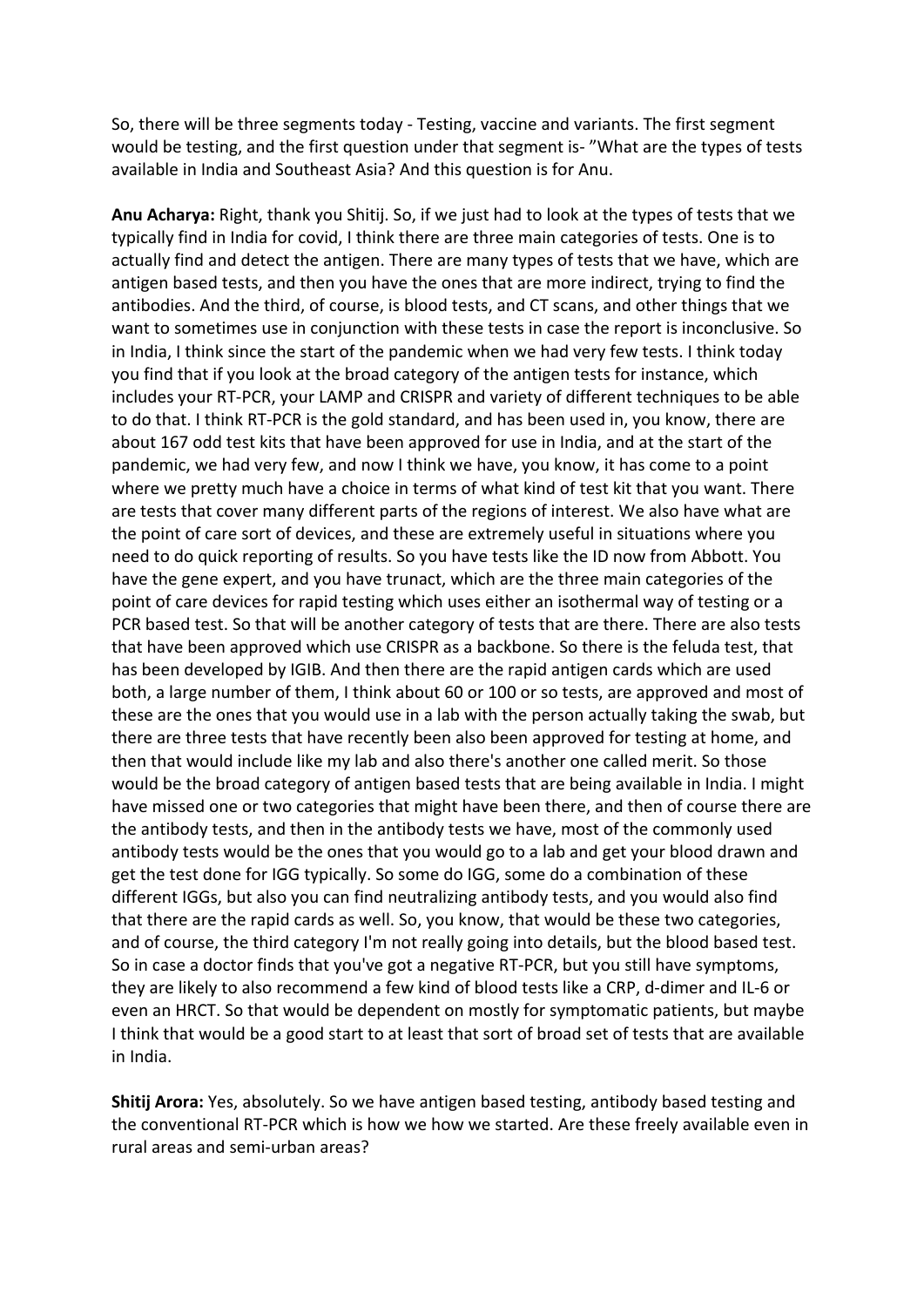**Anu Acharya:** So, I think in cities like Hyderabad, and Delhi and all, it's very freely available. You have a choice of labs, you have a choice of technologies and everything. Of course, during the second wave that had become a little bit of challenge in a few cities like Bombay and Delhi, but I think in large, over the last one and a half years it has not been very difficult to get access to a test once testing became more freely available. Especially in the last, I would say, seven or eight months, it's not been, and it's also become very affordable. But when you look at rural testing, and a lot of the testing in some of the smaller towns, I think many of them still don't have a lot of the RT-PCR capabilities over there. And while that has changed tremendously, i think when the start of the pandemic I think very few labs actually could do an RT-PCR. But i think today there are more than 2,300 or so labs that that can do an RT-PCR, which means that, and i don't remember, I didn't see it in the last couple of months, but I think that's sort of the scale that we have developed over the last 18 months or so. So there is a significant increase in the amount of testing that has happened, but a large majority of the tests done also in the rural areas and other places are also antigen based tests. And that is both good and bad, because of sensitivity issues and other things, but at least there's an availability when it comes to testing that can be done. And I think the introduction of home based testing has brought about a little more change in terms of how people can access these tests especially in remote areas.

**Shitij Arora:** That's very good to know. With these multiple forms of testing available, are there specific scenarios where one test would be recommended over another, Priya?

**Priya Sampathkumar:** So yes, like for diagnosis of infection of, you know, with COVID, like Anu was saying, a PCR is the gold standard. It's probably the most sensitive test and you can also have different specimens that you test by PCR. A nasopharyngeal swab tested by PCR is probably the most sensitive test. Under other circumstances you can use the other tests, including the antigen test. They generally lower sensitivity, but the advantage is that the test comes back quicker. You get results quicker. So during the second wave in India, although tests were available, I know that for the PCR test sometimes there was six-seven days delay in getting the test results. So under those circumstances that, you know, the testing is not very useful and most cases were actually diagnosed by symptoms. Anyone with fever and respiratory symptoms was assumed to have COVID, and almost always the test did come back positive, but it was six or seven days turn-around time. So, the advantage of the antigen tests are that they are much more rapid. If they're positive, they're very helpful. Especially when bed availability was low and you needed a positive test in order to find a bed, having that rapid antigen test was very helpful. Because of the lower sensitivity of the test when you have a negative test on a rapid antigen test, it doesn't rule out COVID. So that's something that you need to keep in mind and, you know, follow it up with a PCR test, if you truly think that a patient has COVID, if you're able to. These at-home tests can be very helpful for control of outbreaks because if you do a test at home, you don't have to go out, stand in line, wait to get a test done and potentially expose other people. So these at home tests, although they're not as reliable as the lab-based PCR test, they have a role to play in reducing exposures and especially if they're rapid tests that come back quickly, which all the home-based tests are, then you can immediately, you know, ensure that you're staying in isolation, inform people that you might have exposed, and all of that helps to prevent further transmission. So, gold standard test PCR, that's what you would do for a hospitalized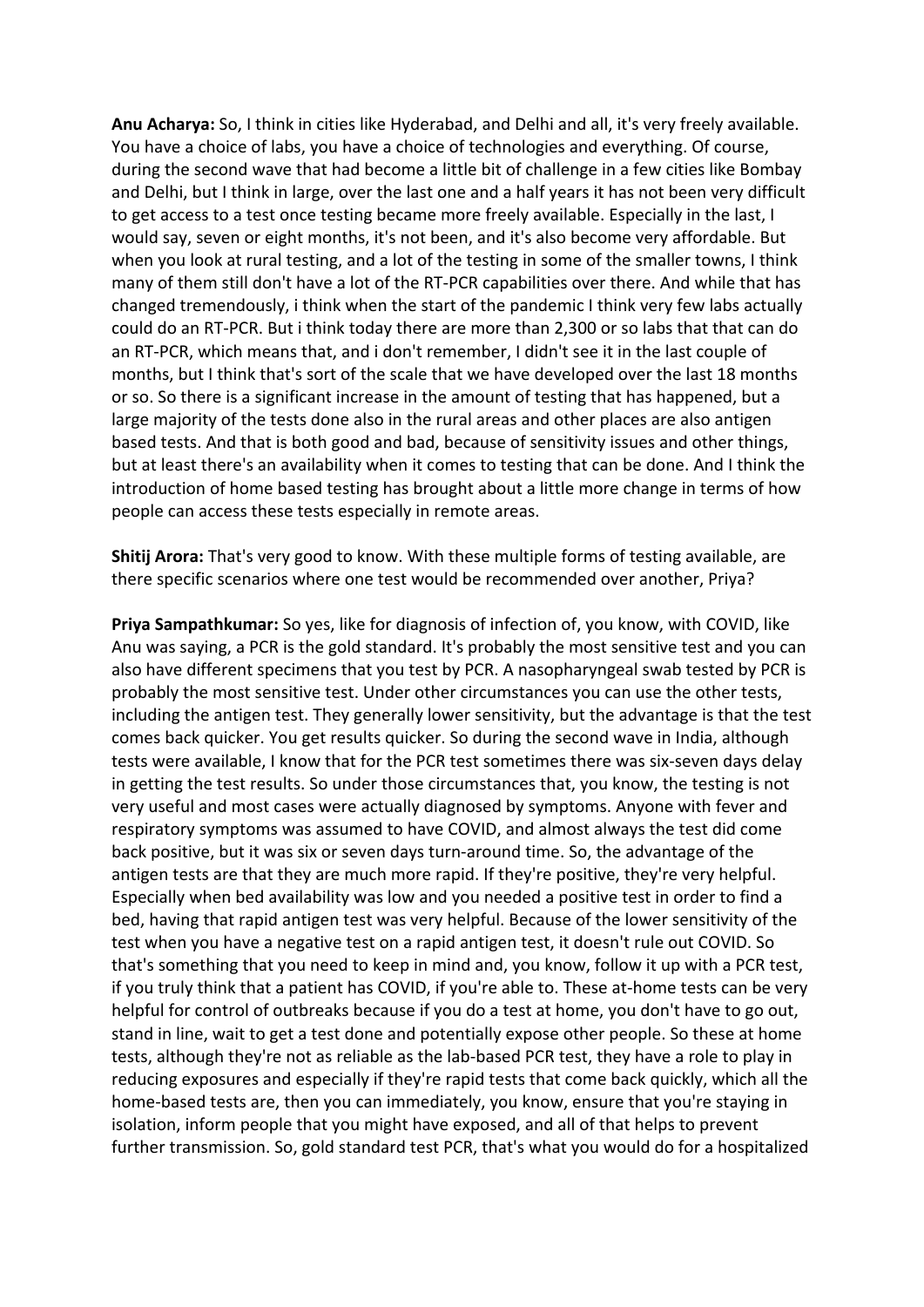patient, but the rapid antigen tests and the home-based tests especially also have a significant role to play.

**Shitij Arora:** Thank you Priya. That's very interesting. You know, we have been fascinated by PCRs and just because they're so sensitive, but with this emergence of home-based testing, compromising a little bit on the sensitivity, it does bring an important question up for Rebecca next. Should we just have adopted these home-based tests sooner to have a better control on the outbreaks at a community level? Would that have been a reasonable strategy ?

**Rebecca Kahn:** Yeah that's a great question. And thank you so much for having me today. So, as the others have mentioned, I think, you know, testing is critical for achieving epidemic control particularly in the absence of widespread vaccination and the earlier people can figure out they're infected and take the necessary precautions, the better. But as Anu mentioned, you know, there are many barriers to testing, you know, transportation, the time it takes to get to a test, the availability of testing and then, as Priya mentioned, the delays and results especially for the PCR tests. So I think home-based tests are a really important tool that can overcome a lot of these barriers and permit more frequent testing. So as is mentioned, PCR is the gold standard, but often the choice is not between, you know, PCR and a lower sensitivity test. The choice is between a lower sensitivity test, versus no test. And in this case, you know, i think home-based testing can be a really important tool. Many mathematical models including some that I've worked on, have found that the frequency of testing or the turnaround time of testing can be much more important in controlling epidemics than the sensitivity of the test, because, you know, with COVID a lot of transmission occurs early on in infections, so the earlier people can know that they're infected, the more transmissions that can be prevented. So, you know, I think sensitivity is a really important factor, although I think it's important to kind of distinguish between sensitivity for any infection. You know, PCR tests can pick up infection with very low levels of the virus, kind of long after people are infectious, and i think when you compare sensitivity for when people are infectious, they become a little bit closer together and more similar in terms of the characteristics of the tests. So, well, i think there are limitations with the costs of home-based tests right now. I think they can provide a really important tool for giving people kind of the ability to have a little bit more ownership over understanding their infection status, and to take precautions. But I do think it's also important to keep in mind that, you know, if people do test positive, that there are resources to link them to care, if needed or to help support isolation, if that's the next step.

**Shitij Arora:** Thank you Rebecca. And this is a very interesting point which I would like to reiterate. So, the fact that an RT-PCR is positive, it is a very sensitive test but it could be the case that this positive RT-PCR does not mean that this individual is infectious or very capable of spreading infection. But this home-based testing when, although the sensitivity is less, they might be picking up disease at a level where the individual could actually be infectious. So, at a population or a community outbreak level, these tests would not be a compromise on RT-PCR. Is that fair to say?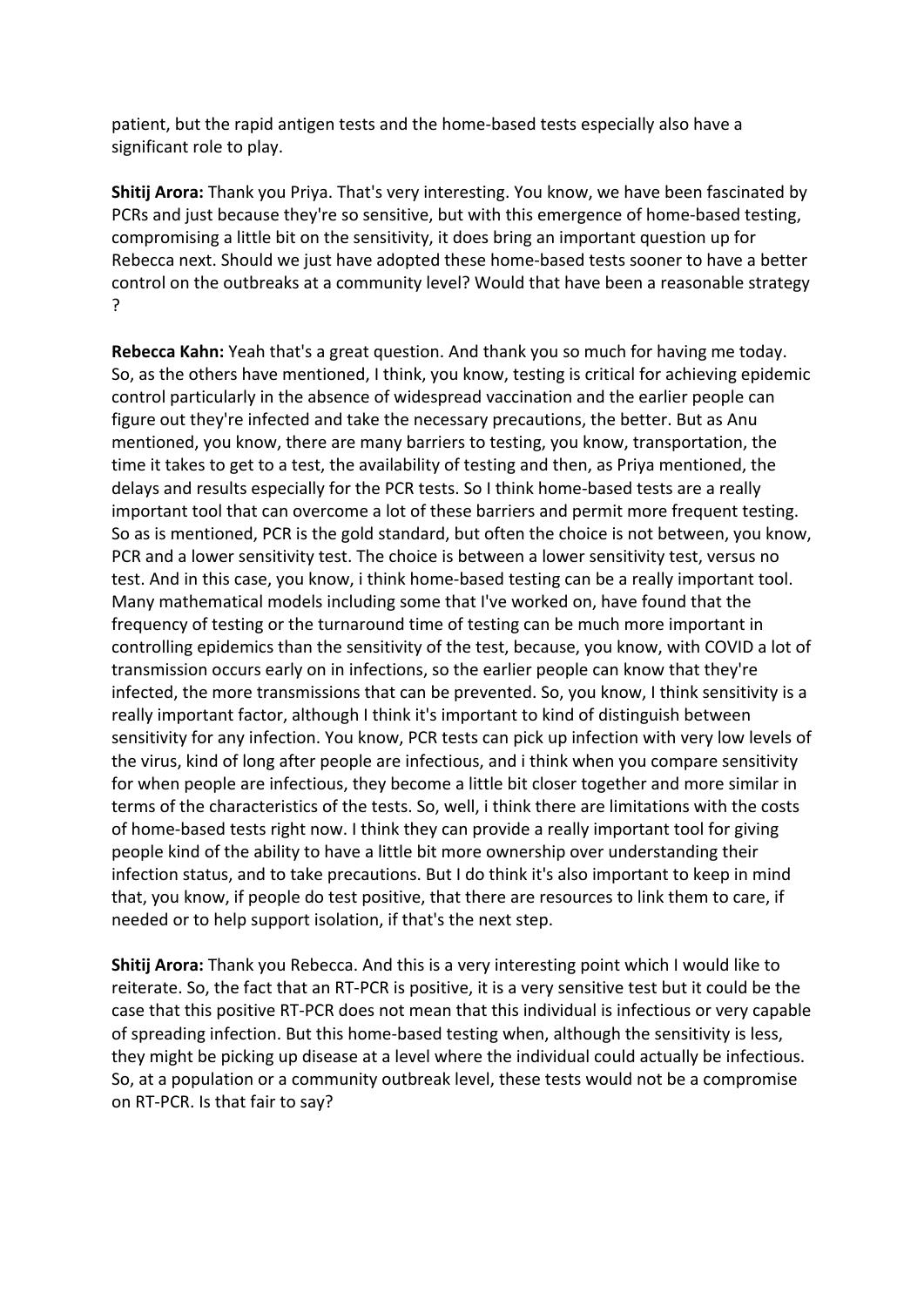**Rebecca:** Right, yeah. I think, you know, it depends on the specific characteristics of each test, but I do think, yeah, thinking about it in terms of sensitivity for infectiousness is important.

**Shitij Arora:** Thank you Rebecca. So now that home-based testing is available ….

**Anu Acharya:** Sorry, I just wanted to add one thing, the only challenge is, if it's an early infection, you would not pick it up with the antigen. So sometimes, in communities, if you are going to isolate based on just purely antigen, then it becomes a challenge because you might be leaving people out because within a day or two they might become infectious. So that's the challenge. Of course, it's okay in the later stage, but in the early stages that's a problem.

**Shitij Arora:** I see. And in terms of costs, so how much are these home based tests versus RT-PCR, how much, what is the price difference or how much do they cost?

**Anu Acharya:** So, the home based tests, there are three. I know the cost of one of them. So, one is priced at 250 rupees, which is barely three dollars something, so that's inexpensive. But I think RT-PCR is also not expensive, I think in most of the places, I think the cost is between 500 to 800, is the standard cost of an RT-PCR if you go to a lab. So, that's not too bad I think, if we look at where we are, you know, turning it around for the airport, for instance, I think then the turnaround is also not too bad. It's usually four to six hours, or maybe a little bit more. So, I think it depends on your, you know, one is the cost is not that much, but the point of care on the other hand, I think majority of them are expensive. And I think that is in some ways justified, because you do one test at a time, versus an RT-PCR, where you can do 96 at a time. So, I think that's probably the trade-off that you have, that if you had to do something in 15 minutes and someone was in an emergency situation for travel or wherever else, then you do a point of care. But if you wanted to do an RT-PCR, I think if you had at least let's say seven-eight hours, then that's a better option because you will probably get the best between value and the cost of these tests. So that would be, I think, approximately what I would look at. The point of care tests are probably around three thousand to five-six thousand rupees on average. So that is that would be approximately what you'll be seeing.

**Shitij Arora:** I see. So, thank you. With that, we'll move on to our next segment, which is on vaccines, and I know there's a lot of interest around it. So the first question is the very obvious question, "what vaccines are approved for use in India now or about to be ?" Anu?

**Anu Acharya: S**o, there are five that have been approved I think. There is the first two that are approved and mostly widely in circulation, the Covishield, which is the Astrazeneca vaccine, and then we have the Covaxin, which was developed by Bharat Biotech. Then the third to be approved was Sputnik, which is an adenovirus vaccine. And then, we had the Moderna vaccine, that was approved and then there was one more I think, and then there are many more in pipeline that are almost there. So, Zydus is one which is almost about to be approved. And then we have the Corbivax, that the government has ordered substantial quantities of vaccines from, and that's more subunit protein vaccines. So, there is a variety of different types of vaccines that are approved or some almost on the verge of approval. So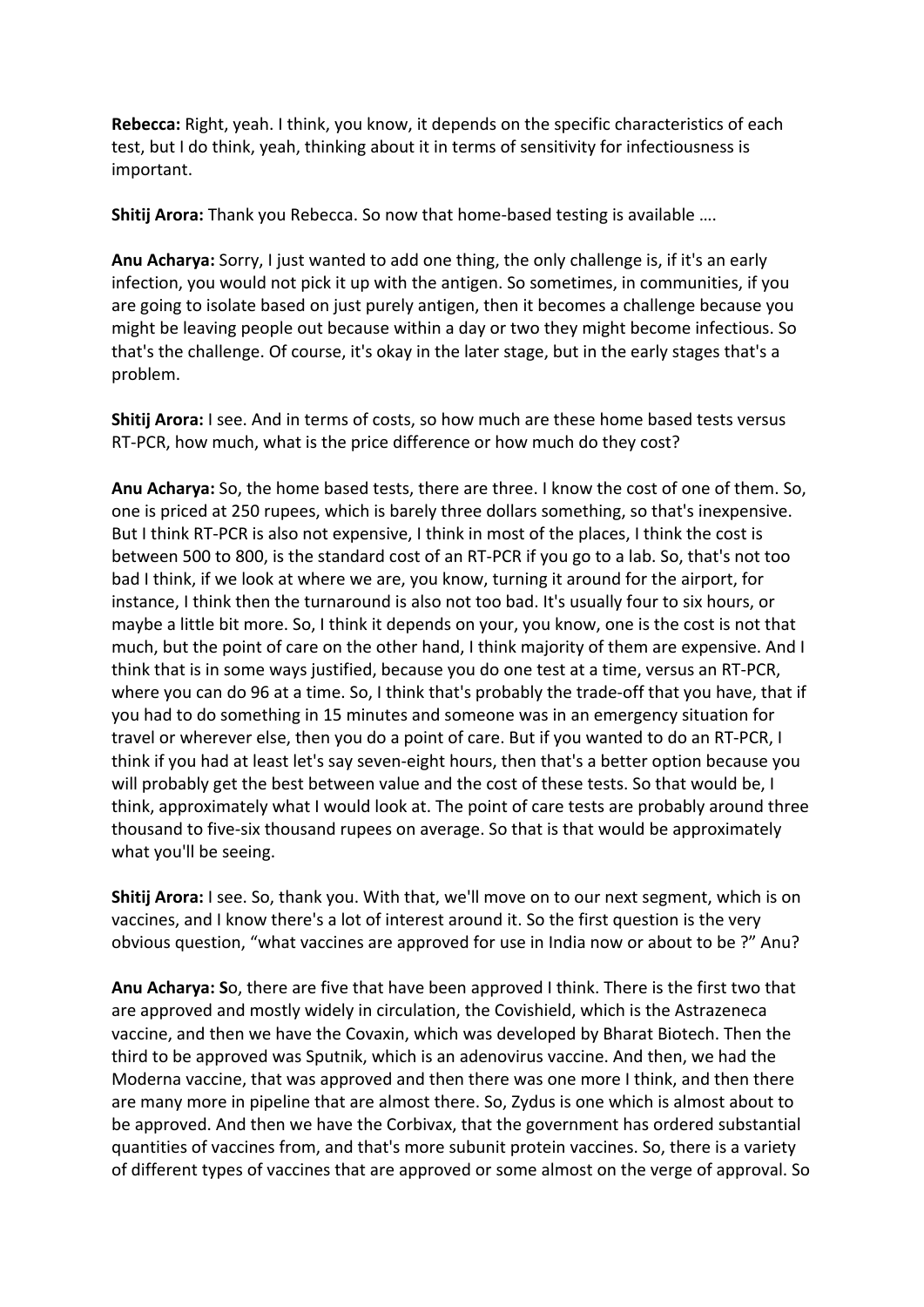the last two are, I think, Zydus is, maybe today-tomorrow it should be out, and the Corbivax also should be out fairly soon, and the fact that the government has ordered it, I think, is a sign that it's ready for approval.

**Shitij Arora:** And, do we know if these vaccines remain effective against the variants?

**Anu Acharya:** So, it depends. I think they are there, so there are multiple aspects to whether they are effective against, you know, variants. If you're looking at it from hospitalization and death, I think they are effective. If you are looking at it from an infection perspective, not all the vaccines have been that effective. So we have found that, you know, several people that we find that come back are a little unhappy because they've taken their, you know, they've taken both their doses of vaccine, they come back and they find they are positive. The good news is that they usually are asymptomatic or very mild. So, I think what we are seeing is that the available vaccines in India, and I think the large majority so far have been the Covaxin and Covishield, and I think now we've started to see the others as well. They've been fairly effective at least in terms of the, you know, having a deadly disease that would need hospitalization and all of that, which I think is a huge thing, but of course I think many of them will probably need boosters as we go along, but for right now I think it is way better to be vaccinated than not. Yes, that is probably the conclusion of at least what all we can read about it.

**Shitij Arora:** Absolutely and, yeah, it's the vaccines, like you said, they remain very effective in preventing severe disease and hospitalizations. There is a notion which is now building that Pfizer has emerged, as you know, the champagne of all vaccines, or MRNA based vaccines are turning out to be really good. So, I guess the question comes that, in patients who are, who have received Covaxin or Covishield, should they receive an MRNA vaccine as the third dose if at all? And now, as I frame this question I realized that when the vaccines are so limited, and half of people are not vaccinated, and if you're talking about giving somebody a third dose of MRNA vaccine, but in terms of efficacy standpoint Priya, do you think that would change anything or make a difference ?

**Priya:** So there are some small studies, and these are, you know, measuring antibody levels that suggests that even in patients who've received two, or people who've received two doses of the of an MRNA vaccine, giving a third dose can boost antibody levels and these are very small studies primarily in immunosuppressed patients solid organ transplant recipients. So, yes, these vaccines or third dose do boost antibody levels, but whether that translates into real improved vaccine effectiveness remains to be seen. And i think the point you made about, you know, it's not half the world isn't vaccinated, it's more like 90% of the world isn't vaccinated, so talking about third doses or a booster with an MRNA vaccine when you've completed a vaccination with other types of vaccines does not seem to be the right thing to do. We know that the other types of vaccines other than the MRNA vaccine, the viral vector vaccines like the Astrazeneca, the Covishield vaccine and now the inactivated vaccines, now that Bharat Biotech has released their Covaxin data, that they do protect you against severe disease and hospitalization which is the most important thing for an individual. They have reduced effectiveness against overall disease with the rise of the variants, but they're still protecting you as an individual. So recommending a third dose is probably not the right thing to do. I think as time goes on and vaccine supplies increase that may become the norm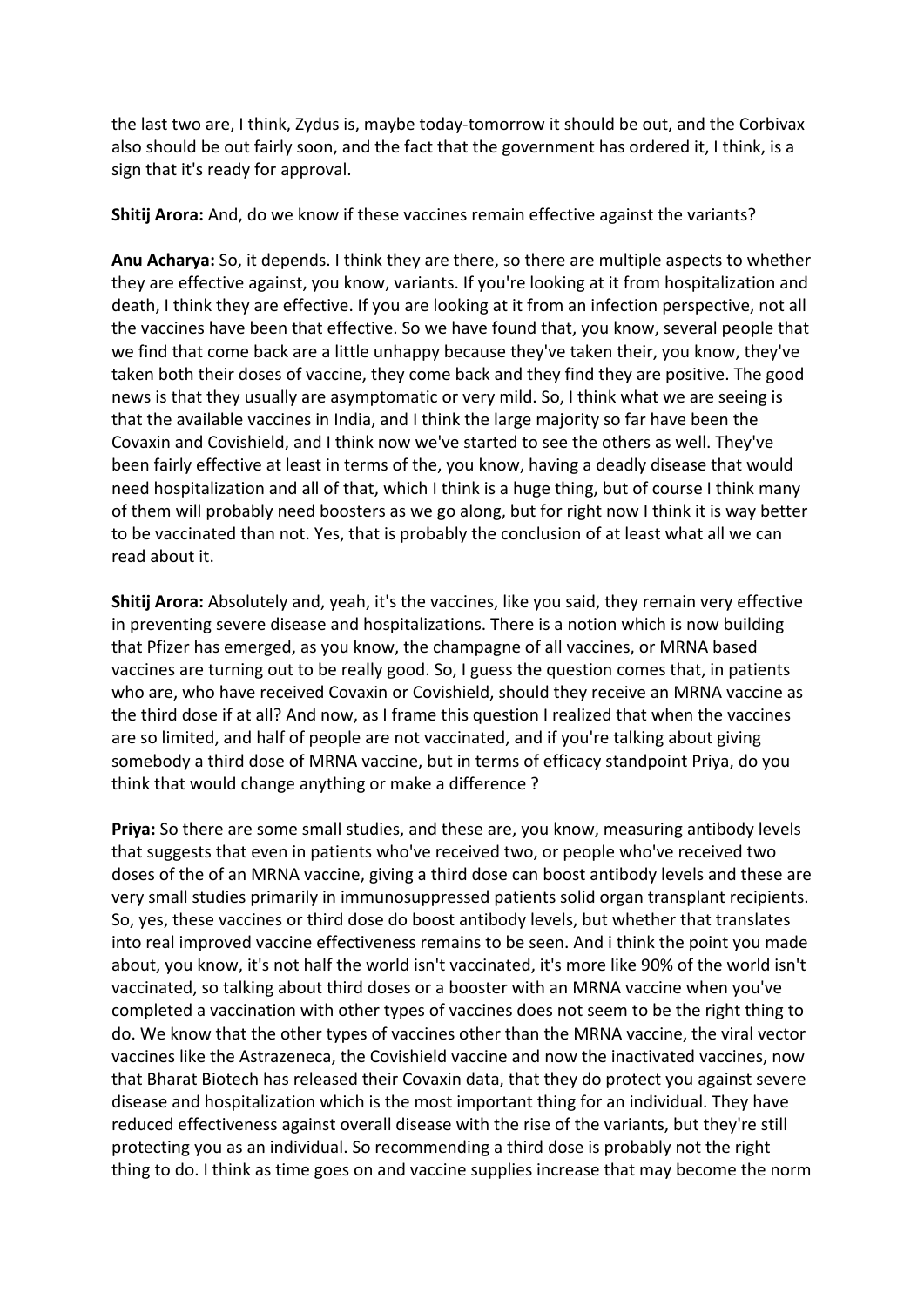and Pfizer, as you know in the US, announced that they're going to apply for EUA for a third dose for people who previously received two doses. And the data that they presented doesn't seem to justify it and I'd be interested to hear what Rebecca has to say about that too, but i would say that at this point in time the goal should be to get everyone fully vaccinated with two doses of available vaccines, and not do third doses. For the vast majority of people there may be isolated instances where it may be appropriate.

**Shitij Arora:** Excellent, thank you. Another thing that has been happening a lot, is that the individuals have been checking their antibody titers after vaccination, probably as a proof of an immune response. Anu, what are your thoughts on that?

**Anu:** Well, I guess immune response is more than antibody response only, but let's assume that that is, you know, that's a good sign of at least finding out if your vaccine is working. I think there are people who can afford it, and there are people who can't afford it, and people who can access it. So I think people like me, have done this on myself several times to check, but I think that is not necessarily if someone was in the state government and had to decide on a budget and to see whether it made sense to vaccinate, you know, 'X' amount, versus checking the antibodies, I mean vaccinating and then checking antibodies, I think you're better off doing the first, vaccinate everybody and rather than spend that money on checking the antibodies, because the cost of doing an antibody test is higher than doing a vaccine, right. So I think that would be a challenge, that if you had just a resource crunch, then I think it made sense to not necessarily check, but at least vaccinate as crazily as possible, as quickly as possible, so that we'll find that, you know, statistically we have a much more vaccinated nation, and therefore less chances of replication, and variety of different reasons. But if you did have that, if you, let's say, if money was no constraint, then I think it would be a good idea to check, because it allows us to be able to test for neutralizing antibodies, that would be one. But then, if money was no constraint, I would also test for T-cells and a variety of other things as well. So, I think that's the challenge that, do we you know what are our restrictions, in terms of what we can do as a nation and can't do.

**Shitij Arora:** Absolutely. So, Priya, what about one dose of vaccine instead of two doses? How much protection does that offer?

**Priya:** So, before these variants came about, that was a very successful strategy. So, as you know, the UK decided that they would vaccinate as much of their population as they could, with one dose, before they moved on to second doses. And that worked really well for them initially, but now with the delta variant, we now have data that suggests that one dose simply is not enough, that the protection offered by one dose of both the MRNA vaccine the Pfizer vaccine, and the Astrazeneca viral vector vaccine, was sub-optimal, in roughly 33 percent of people were protected. With two doses, protection improved significantly. It was still reduced for the variants for overall efficacy, but both of them had very good protection, over 90 percent, for the protection against hospitalization and death. So, short answer to your question is that one dose seemed to be very good before the delta variant became so widely prevalent. Against the delta variant, you do need two doses of vaccine for protection and so, you know, it just made life a little harder for India, especially where we need so many doses to get everybody vaccinated.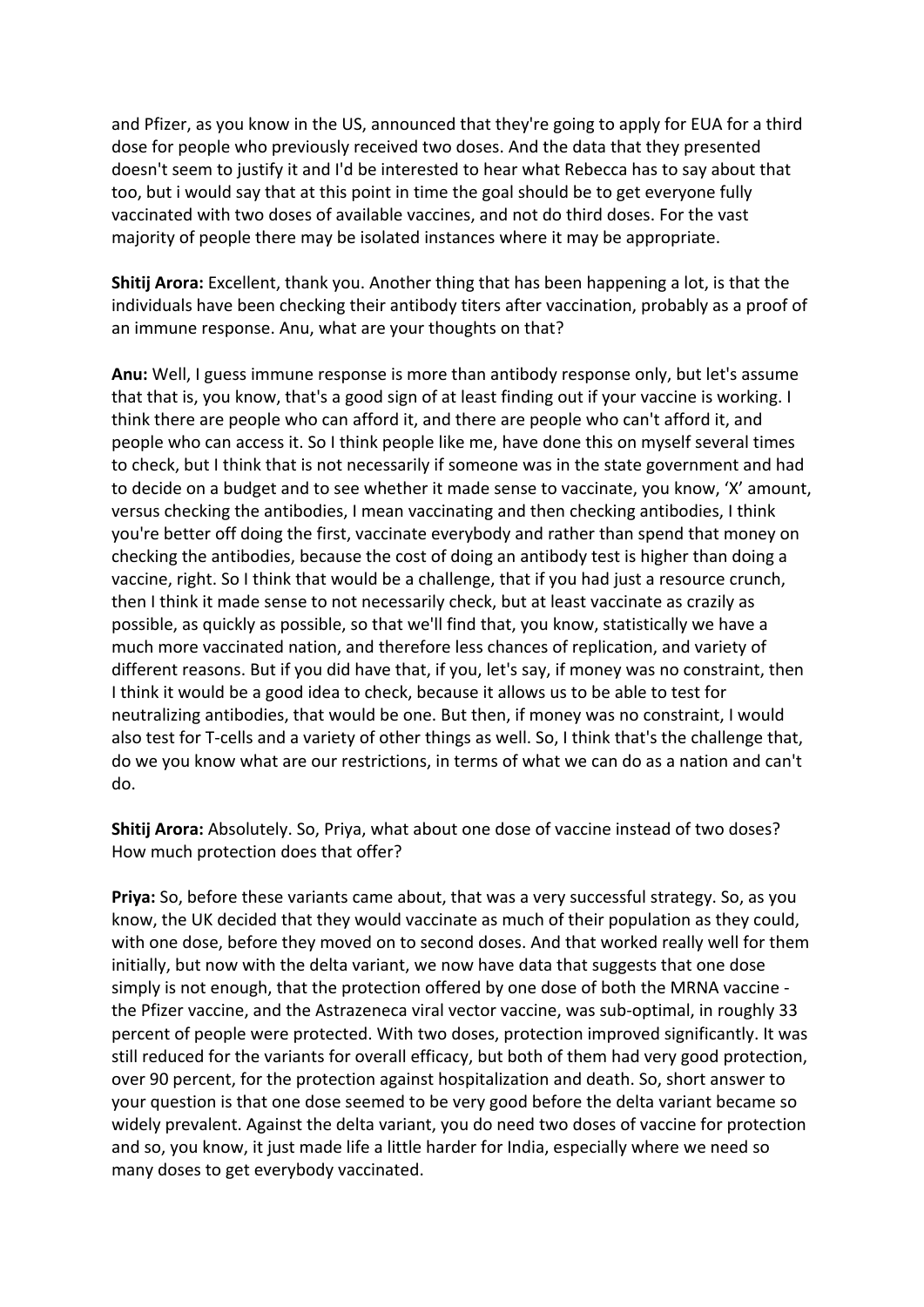**Shitij Arora:** Thank you. And, you know, there have been so many cases of COVID now, and now that vaccines are becoming available, the question really is- how long should they wait after the infection before getting vaccinated? Thoughts on that, Priya?

**Priya:** Yeah, so we know that infection does give you protection for at least three months. So, it's okay to wait for three months to get up to get vaccinated, or if you were in the middle of a series, to wait three months to get your second dose. In terms of safety, there's no reason to wait though, so if your chance comes, you have access to vaccine, you can go ahead and get vaccinated before that three months. So, there's no hard and fast rule that there's a minimum waiting interval.

**Shitij Arora:** Thank you. So Rebecca, question for you. Who should not get vaccinated?

**Rebecca:** Yeah, so I think almost everyone should get the vaccine. These vaccines are very effective, especially at preventing the most severe outcomes. You know, I'm interested in what Priya has to say on this, but my understanding is that unless you know someone has a severe allergic reaction to the first dose, or is, in the rare case, allergic to an actual component of the vaccine, unless in those rare cases, everyone who's age eligible should get the vaccine.

## **Shitij:** Excellent, thank you.

**Priya:** I just would want to add to that, I completely echo with that. So, you know, one thing that was very concerning was the high number of cases in pregnant women and the very poor outcomes in pregnant women in India during the horrific second wave. And in India, the government of India had recommended against vaccination of pregnant women, and just recently within the last two weeks they lifted that recommendation. So now, pregnant women are eligible for vaccination, and I just want to re-emphasize that to all the listeners that, you know, outcomes are much worse in pregnancy and so, getting pregnant women vaccinated is very important.

**Shitij:** That's an excellent point, thank you. Another area of vaccine reluctance is the age. So the notion is that if somebody is really young they might not get seriously ill and so, what do you think? If the vaccine becomes available for children in India, what are your thoughts on that? Should they go get vaccinated?

**Priya:** Is that question for me ?

**Shitij:** Yes, both Rebecca and you.

**Priya:** Yeah okay. So, i think if the vaccine is widely available, children should be vaccinated. We have been vaccinating children over the age of 12 in the United States, and the vaccine appears to be safe. We have data from studies that show it is very effective in this population. In India, given the vaccine supply, should we be prioritizing children over adults? I think no. When we have less than, at this point, 10 percent of the overall population vaccinated, I still think that we should be prioritizing adults, and adults with high risk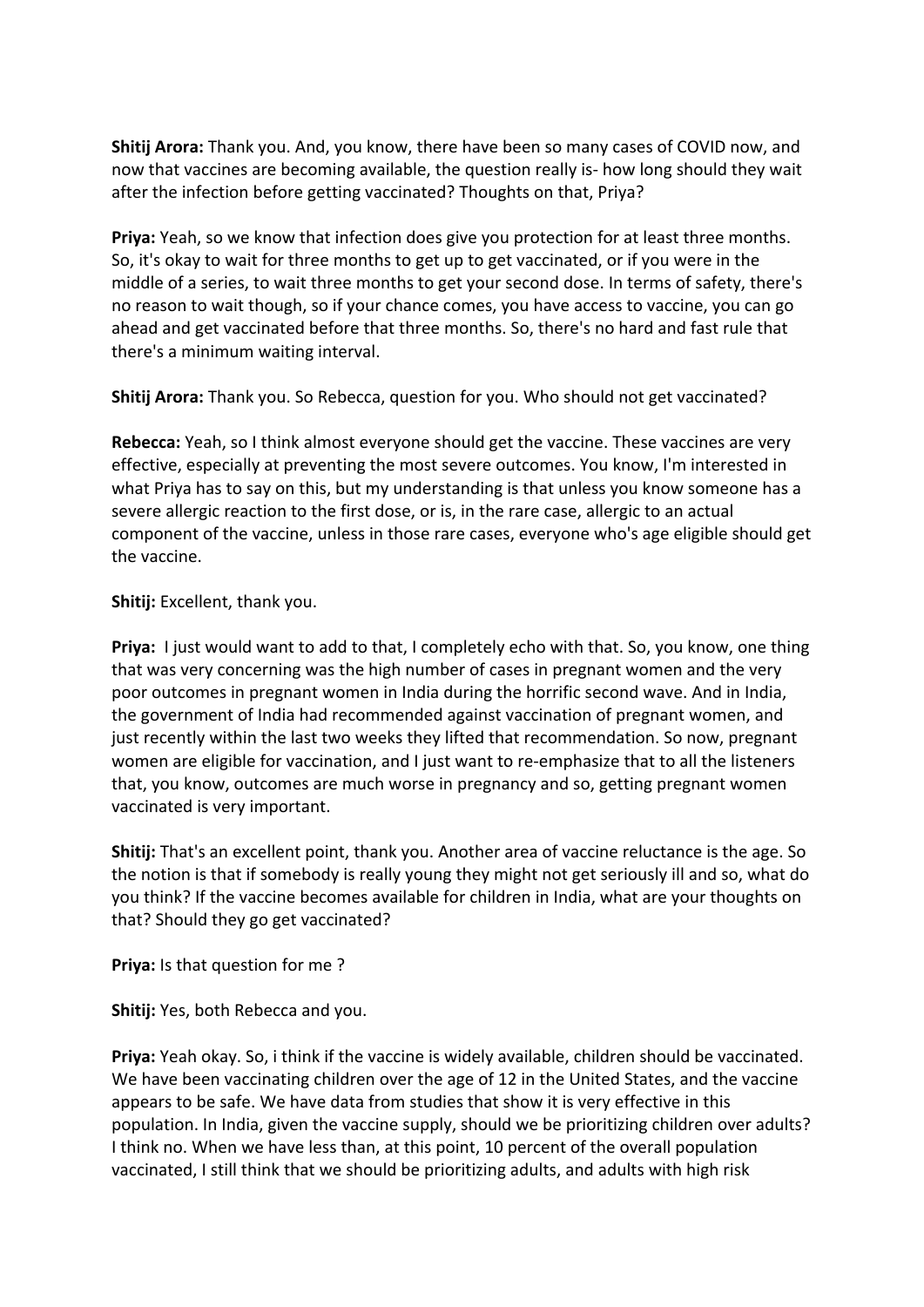conditions over children. But if the vaccine were freely available, I would completely support vaccination of children.

#### **Shitij:** Yeah, excellent. Thank you. Rebecca?

**Rebecca:** Yeah, I completely agree with that. I think, you know, high-risk individuals should be prioritized for vaccination, but once vaccines are more widespread, children should absolutely get the vaccine. Children still contribute to transmission, so, in terms of reaching population level immunity, they're an important factor, and while children do get, you know, less sick in general, if they're infected, there are some severe outcomes that can occur and we also still don't know a lot about long-term side effects of COVID, and you know, we've seen even in people who are asymptomatically infected, that they experience kind of this long COVID. So, I think it will be really important to vaccinate children.

**Shitij:** That's an excellent point, thank you. So, just to reiterate, Pfizer did apply for the booster dose, and CDC and FDA issued a joint statement yesterday saying that there is absolutely no clinical indication for a booster dose at this time. So, other than the vaccine distribution issue, even clinically it doesn't seem to be a strong indication for booster, at least today. With this, we're going to move on to the next segment, which is another very interesting segment, given where we are in the pandemic and that is- variants. And the first question is for Anu. What are the major variants in circulation, and what are the important differences to know? It is an open-ended question, Anu.

**Anu:** Okay, so the first important thing is that a variant can basically have multiple mutations or changes from the original sequence of the virus that occurred, and, you know, there are many different kinds of mutations that might occur, and the kind of mutations that we would see would be one where one letter is changed, but that change can cause a change in the amino acid, and therefore the structure of the protein that is there. And the other kind is where some part of the sequence is deleted and that can also cause a fairly significant change in terms of what we are looking at, on a from a protein structure, and so on perspective. Now, earlier, it was a little bit painful to sort of look at all these multiple types of names that were coming in circulation. There were the pango lineages, which had like the A-B-C classification, and they had like 1.1.7 and then p.1, then there were some that were in different letters. Then there was a separate code that came from next strain and so on. But I think what WHO did was, made it fairly simple to be able to understand the different variants of concern, and the ones that we find currently in circulation would be the Alpha, that was the one that became very popular, that everyone came to know as the UK variant. Then there was the Beta, Gamma and then the Delta, which was the one that was talked about as the India variant. So, these are the four that are currently what they call as the variants of concern, but there are also new, and I think everybody who's reading about the Lambda variant, it is another new variant that is there, that is a variant of interest by the WHO, but there are others like the Kappa, which was also found in India, that was the B.1.617.1, while B.1.617.2 is the one that is called as the Delta variant. And then there are the Eta and Iota variants. So, there are many different variants that are there in circulation. And the important thing to understand is that, there are two factors that can happen when they're looking at it from a variant's perspective. One is that- Does it increase the transmissibility of this virus? And the second is- Does it increase the infectiousness or the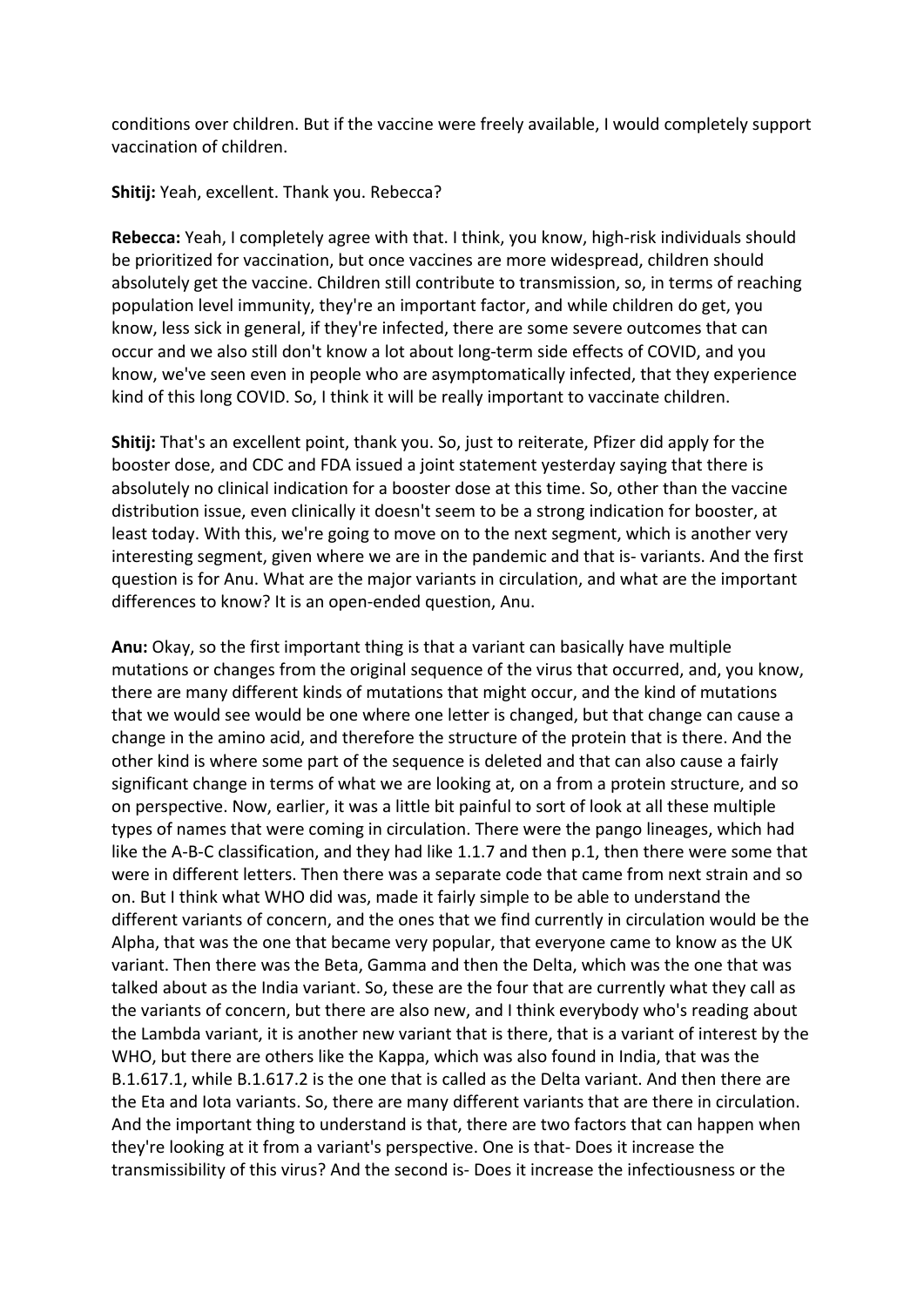severity of disease? And maybe, you know, in short, I think the important thing is that from the original strain that was there, to the UK strain, it became 50 percent more transmissible, and then when we looked at what came in the India variant or the Delta variant, we saw it became almost 100 more transmissible than the first. So, I think those are the things. There were also some Gamma and other variants, where we found that it actually was able to evade some of the antibodies. So those are the big issues that we saw, that in different variants of concern and interest, and all of these I think are made possible because of many genomic sequencing technologies.

**Shitij:** Wonderful. The prevailing Delta and Delta plus, like you said, they have increased transmissibility. Priya, do they also have increased mortality?

**Priya:** So, we don't know that for sure yet. So, during India's second wave, which was primarily fuelled by Delta, we did see very high mortalities, and it's not clear whether that was driven by the Delta variant itself, or just the fact that the healthcare system was so overwhelmed by cases. So we're gathering more data, now that the variant is so widespread in other parts, and from the UK data, it does appear that the disease is more severe, that patients are more likely to require hospitalization when they're infected by the Delta variant. But the mortality question has not been answered yet. We don't know whether more people are dying because they are infected with the Delta variant.

**Shitij:** Thank you. And speaking of transmissibility, there has been a lot of mention of Rnought (R0) in various papers in the media. Rebecca, would you introduce R0 to our audience?

**Rebecca:** Sure. So R0, or the basic reproduction number, is the number of people that one infected individual will infect on average, when they're in a population of entirely susceptible individuals. So, for the original virus that we saw first in China, the estimate was around 2.5. So, on average, each infected individual would infect two to three other people. As anu has mentioned, you know, the new variants have become more transmissible. The virus that we saw and that caused Europe's first wave, had an R0 estimated around three, the Alpha variant is estimated to be around four to five, and Delta is even higher at around five to eight. So, I think it's also important to distinguish between R0, which is the basic reproduction number, and then also the effective reproduction number. So that is often called Rt, and it takes into account the fact that there are interventions in place that are trying to reduce the number of contacts people have, or reduce infectiousness upon contact, and the fact that the entire population is no longer susceptible, even due to either past infection or due to vaccination. So, you know, the goal is always to get Rt to be below one, so that each person on average is infecting less than one other person and that's how the epidemic will stop.

**Shitij:** That's very helpful to know. So, as the virus has evolved from Alpha to Delta, actually from the Wuhan strain to Alpha to Delta, the R0 has increased, is that right? So the same thing happened with measles, right? It settled around 12 to 18. And one of the issues, like you mentioned, with R0, is that the vaccine coverage needs to be much higher to attain herd immunity, if the R0 is higher. So, I know it's a very open discussion, but do you think that the R0 for COVID-19 might change further for SARS-COVID too ?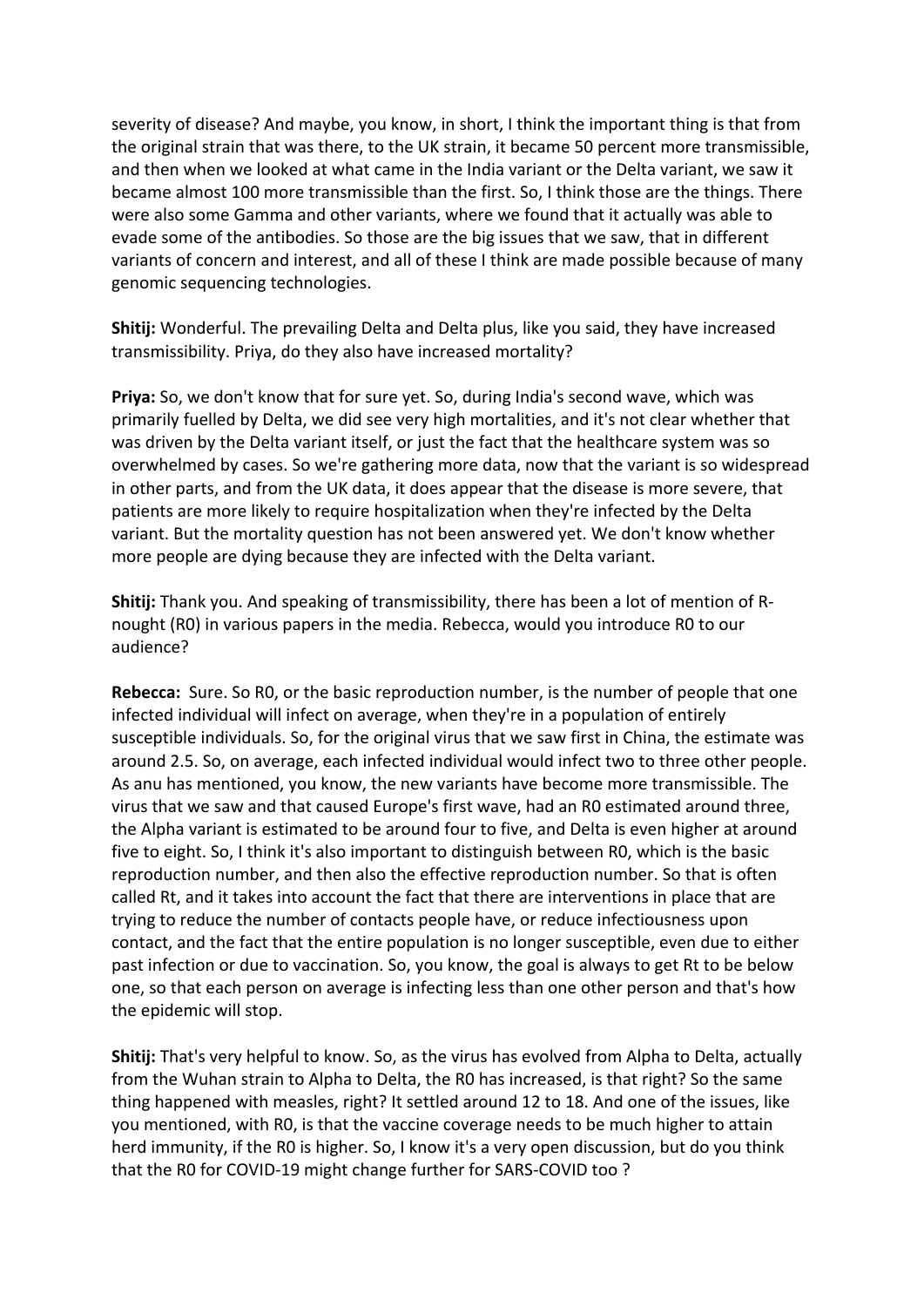**Rebecca:** Yeah, So, I think we've seen this in a trend, as variants emerge, that the R0 has been increasing, you know. The viruses mutate, become more transmissible, R0 increases, So, I think, you know, there's definitely a possibility that new variants could have higher levels of transmissibility and higher R0, which, as you mentioned, requires higher levels of vaccination to reach herd immunity. So, I think just underscoring the importance of getting this under control and increasing vaccination as quickly as possible.

**Shitij:** Yes, the vaccination drive becomes critical. Do these variants, Delta in particular, do they have the potential to escape the conventional testing methods that we have?

**Anu: I** think it's unlikely, because you usually use multiple targets on the gene, right. So, I think, if you use only one, then it's a possibility of missing it, but I think if it's a carefully designed test, then typically, you would use two to three targets, and you try to find the one which is not falling in that mutation, and I think, in most cases, we have found that majority of the tests did not escape that. So, we found we didn't have any issue in terms of the actual testing. But there is a possibility, if somebody has done only one, and then it's always better which is why, I think Priya was also mentioning that in the second wave, we had people just assuming it to be COVID, but I think also we found, in Hyderabad, luckily, we didn't have such issues, but at least I think a lot of times, if there was a negative test result for whatever reason depending on the kit they used, I think the doctors also recommended additional blood tests to be sure that it was COVID, rather than just relying on RTPCR.

**Priya:** So, I just want to speak to that. So, the blood tests, you know, are indirect measures and I know you've talked about testing in another session, but one of the things that doctors were doing in India, was ordering a high resolution CT scan to confirm COVID, and I just want to say that that is a mistake, that no CT scan can confirm or rule out COVID. And the CT scans are expensive, and there's really no correlation between the appearance on CT and severity of disease. So people were getting CT scans, serial CTs, getting multiple CTs, which was really a drain on resources at a time when, you know, hospital beds were not available. So, I just want to re-emphasize that no blood test or a CT scan can definitely confirm or rule out COVID, and these are mostly unnecessary. The reason to do the blood test should be to assess need for certain types of treatment, and for the most part, no blood tests are really needed, no CT scan is needed.

**Shitij:** So that's a very important point you make, Priya. So, would you also agree that doing CRPs and D dimers to try and confirm diagnosis which are supposedly negative, is a wrong strategy?

**Priya:** It's absolutely the wrong strategy. So, if your COVID PCR is negative and you are short of breath or hypoxic, you need admission. If your COVID PCR is positive and you're not short of breath, you go home and stay home and isolate, so the CRP and CT scans add nothing, it really doesn't add any value at that point in time. So in a hospitalized patient, a CRP may be helpful in deciding whether you need to use certain advanced therapies, but for the average outpatient they're completely unnecessary.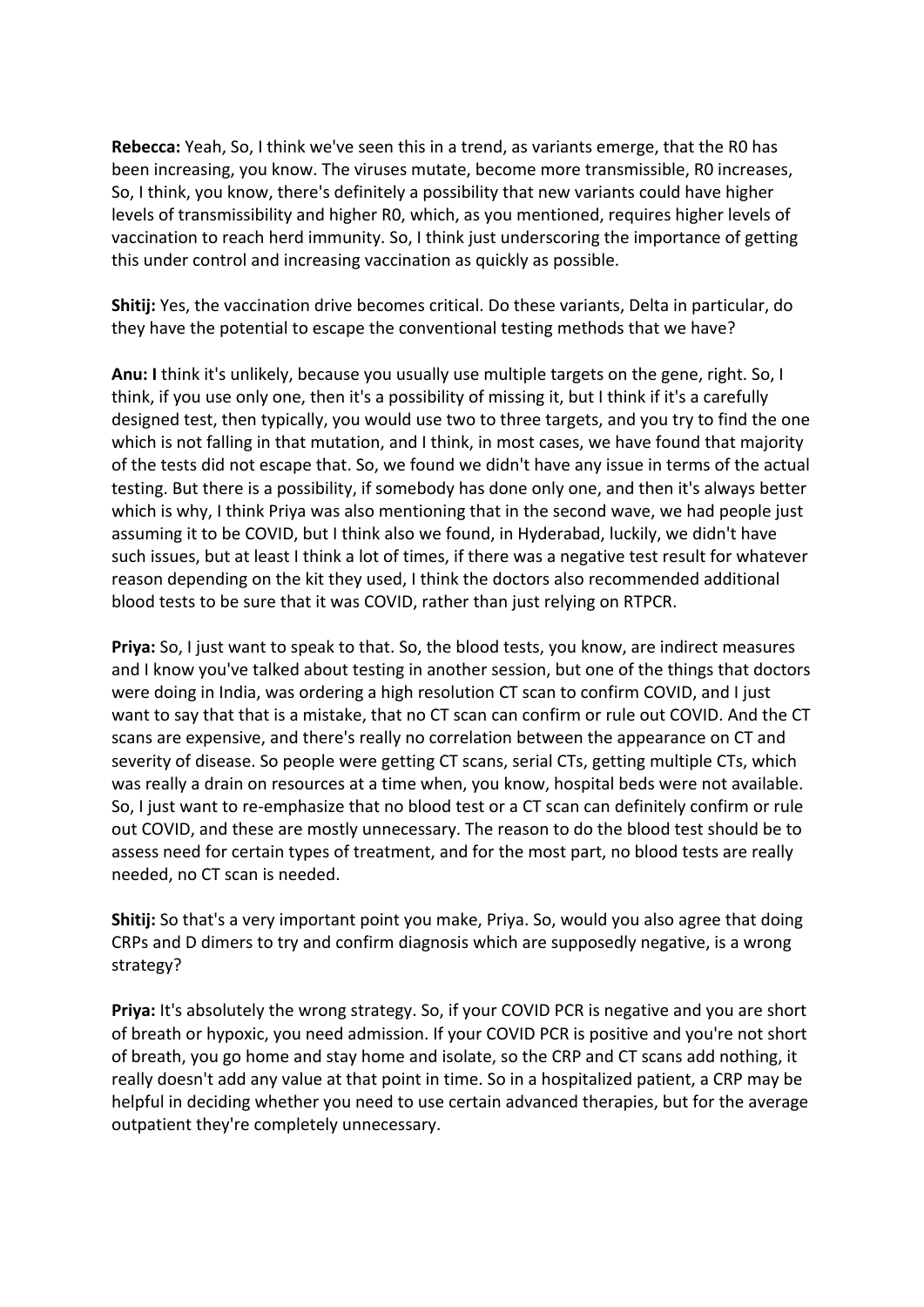**Shitij:** Thank you Priya. I think one of the questions which we have addressed already in our talks, but I think it's a more direct question, because it's a very common question that comes and that is- "What is the risk of being infected by the Delta variant for persons who are completely vaccinated?". Priya, I think any numbers that we know on this?

**Priya:** So that's a tough question. I'll rephrase the question and see whether that makes sense. So, what are the chances that you're protected if you've had two doses of vaccine? What are the chances you could still get COVID if you were exposed? Is that what you're asking ?

**Shitij:** Yes, because we know that the vaccines are very effective in preventing severe disease and hospitalizations. But here we are talking about overall infections.

**Priya:** So, I think the answer to that is that- it depends. It depends on- A) the type of vaccine you got and- B) the degree of exposure. So, if you're a household contact of someone with Covid, and you have had two doses of Covishield, for example, if you're not taking any precautions, if you are not wearing a mask around the infected person, if the infected person isn't wearing a mask and you're having close contact, even if you're fully vaccinated, there's still a 30 percent chance you could get, a 30 to 40 percent chance you could get Covid, because of that high degree of exposure. The effectiveness of the vaccine at preventing infection, as i said, even with two doses, has been reduced in the Delta variant, because people who are infected have higher viral loads, the virus has changed enough that it's more transmissible and more likely to cause infection in those who are exposed. But the chances that you will get very sick from the infection are significantly lowered by the vaccine. So, I don't want to sell vaccines short. I think it's very important that you get vaccinated, and the fact that the vaccine effectiveness has been reduced, is why the WHO is now recommending masking even of vaccinated individuals, in contrast to the U.S., where the CDC has said you don't have to be, you don't have to continue to mask if you're vaccinated.

**Shitij:** Now, as variants have emerged, one of the start several studies have now shown that in patients who are immunocompromised, who harbour the virus for a long time, you know the viruses tend to change and a lot of the variants could potentially be emerging from there. So, should the vaccination campaigns be more directed at, of course, there should be massive vaccination drives, but should it be more focused on those patients who are potentially immunocompromised and just to control the pandemic and probably the variants from emerging?

**Priya:** The variants emerge whenever the virus is replicating. So yes, immunosuppressed patients can have a more prolonged infection, more prolonged replication, but the other factor to consider is also that every time the virus passes from one person to another, it is replicating in that individual. So, anytime the virus is replicating, you run the risk of mutants. So, at the population level, vaccinating everybody and reducing the number of infected individuals will help to control the pandemic. For an individual who is immunosuppressed, vaccination is important. But if you just vaccinated all the immunosuppressed people, you still wouldn't be controlling the pandemic. So, you need to do both, vaccinating the immunosuppressed for their own protection because their risk of dying from infection is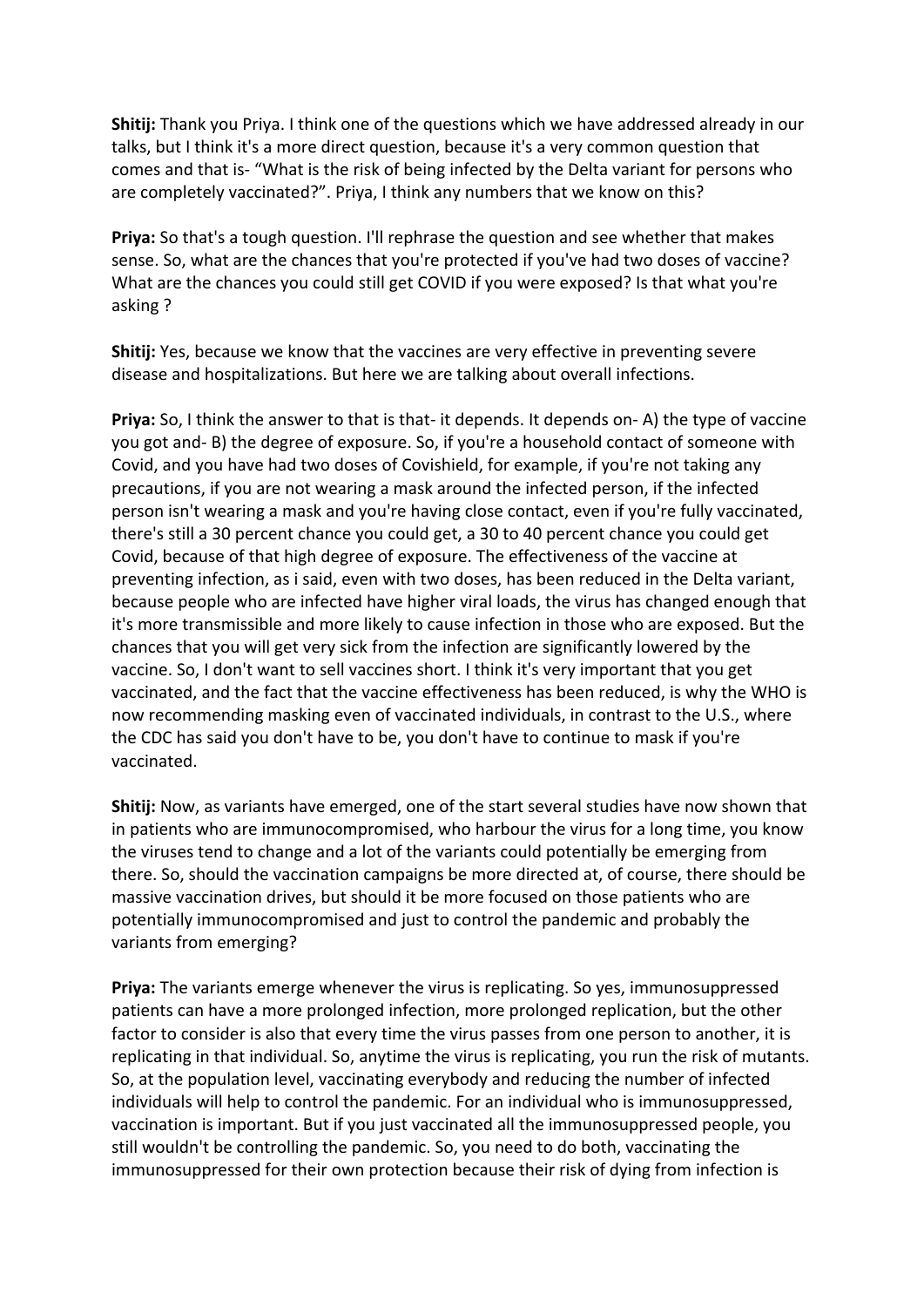higher, but the virus can still mutate even if it infects healthy individuals, if it infects enough healthy individuals. So viruses mutate just every time they replicate.

**Shitij:** Excellent, thank you. This was a wonderful discussion. There are many questions now in the Q&A, so we're going to wrap up our session and open up the Q&A. Satchit, do you wanna lead that? i don't see the questions.

**Satchit:** I'm happy to, yeah. I will ask some questions, some of which have been covered in your discussion. So, I'll uh club them together. Dr Satav from Mahan, which is an NGO that works in rural tribal belts in India, asks 'Which antibody based tests are good, which antibody tests will differentiate between an old infection and vaccine?' and 'Do we need permission from ICMR for antibody testing as part of the community study?'. So, maybe break that into two, the second question can be answered separately, 'Do we need permission from the ICMR ', but the first question is 'Will the antibody test differentiate between an old infection and vaccine?'. Would any of you like to take that?

**Priya:** I'll take it. I can't answer the question about the ICMR permission, but I can answer the question about what the antibody test detects. So, there are a lot of different antibody tests and they test for different targets, different types of antibodies. So, if you have antibodies to this spike protein, you cannot tell whether that antibody came from vaccination or from a past infection. If you have antibodies that detect the nucleocapsid and if there are antibodies to the nucleocapsid antigen, those indicate previous infection, because you can't develop those antibodies from vaccination. So, that's just the overall, you know, big picture question. So, it depends on the antibody assays, and some people, I don't know if this is particularly helpful other than in research settings when you're looking at zero surveys trying to see how many people in the community have been infected. For practical purposes, it probably doesn't have any value and I don't think there are any restrictions from the ICMR on doing antibody testing, but I don't know if Anu has more information on that.

**Anu:** Yeah, so the ICMR doesn't have restrictions for labs doing these testing for individuals, but there is if you're doing it for a research study or a community based testing, then you do need permissions. If you're doing it in a state, then from the state government. If you're doing it, you also need permissions from ICMR or a national body that has allowed you to be able to do that. So, we were involved in a couple of surveys in Karnataka, so we had to get a couple of, multiple permissions to be able to conduct that study. But you're right, on a normal, like, when we offer an antibody test to our customers that is perfectly fine.

**Rebecca:** Just quickly. I think understanding whether someone has antibodies from a vaccine, or previous infection, or both, can be helpful in studies of vaccine effectiveness over time, if you want to stratify it by people who have been previously infected or not. So that can be helpful in evaluating vaccines over time.

**Shitij:** Excellent. One of the questions we have for all the panelists is- 'what happens when antibody response is zero after both doses of vaccine? should they be revaccinated?'. Start with Rebecca.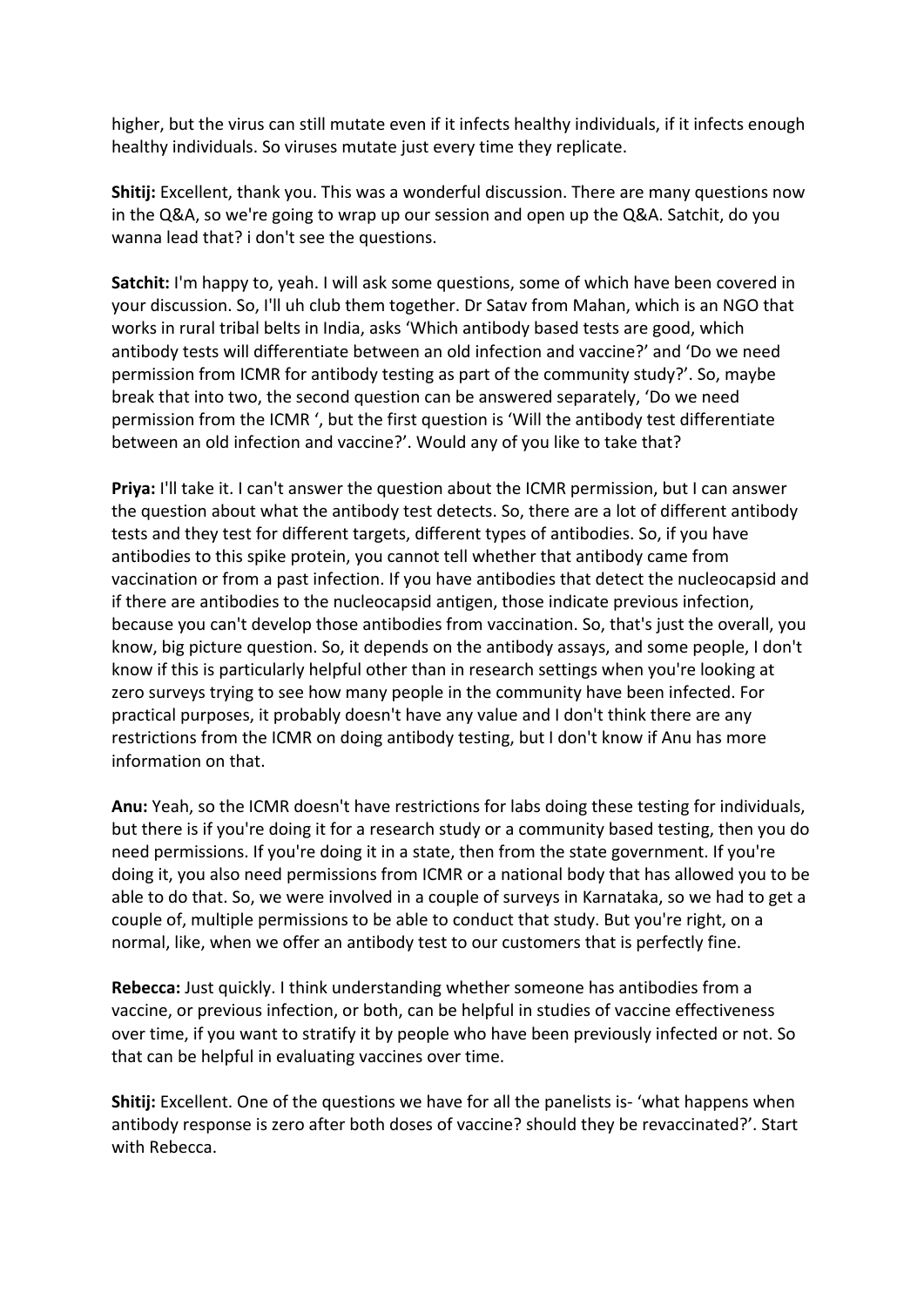**Rebecca:** That's a good question, but I'm not sure if I'm the best one to answer that though.

**Anu:** I'll tell you what happened with me. I think different people will develop antibodies differently, right. So, I think you know I was testing mine every week, just to check for me, it took six weeks for me to get my antibodies and neutralizing antibodies. But I think some people developed it much sooner. So, I think it depends on individuals. So, I think people shouldn't get worried if they didn't get antibodies when they expected it to, and also had they tested it with the right kit, I think that's an important thing. Because many times what happens is that an average person doesn't know the difference between how you would test for a vaccine-related antibody, and I think that's what Priya was mentioning, that if you did one on the end gene, then you'll probably not get it, and you'll feel sad about it. But you could do a neutralizing antibody, but you have to make sure that you wait the appropriate time before which you will get a response. So you shouldn't be in a hurry to actually, you know, jump into a conclusion that the vaccine is not working.

**Shitij:** Yeah, I think there's a big, and I think I'll go to Priya next, but I think that the bigger question here is that are we just looking at b-cell responses or just the antibody responses to get a certificate of immunity, or should we really rely on an entire immune system like memory b-cells and t-cells and everything? So Priya, your thoughts on this question?

**Priya:** So, I would say that the antibody tests, again, I don't know that the commercially available antibody tests are reliable enough to ever give you a certificate of immunity. I think so much depends on type of exposure at the setting, and I would not take a positive or a negative antibody test to mean I'm immune or non-immune. I think that science still doesn't have the answers to that. Over time we might have better tests, but at this time there's no way you can do a certificate of immunity. And then you had a second question, I'm sorry, did you have another? So, should we be looking at other, but right now again looking at, you know, your cell mediated immunity, still is only in a research setting. It isn't again a commercially available test. So it's tests that need to happen, these studies need to happen, but not for an individual. I think that if you got two doses of an approved vaccine, you can be reasonably sure you're protected and you shouldn't be doing, or seeking out these tests outside of a research setting.

**Shitij:** Excellent. Yes, that is a very important point to make. I think that's probably what the question addresses here also, that if the antibodies are negative should they then be worried that they don't have the necessary immunity, and the answer to that based on what you say is, probably no, they should not worry, if they have received the vaccines, they have, the immune repertoire is pretty big, so it's not just the antibodies, there are other mediators of immunity. So be rest assured if you have received the two doses, you are probably immune . Any other questions?

**Satchit:** There was another question about dosing intervals, which we covered earlier, but if you just want to sort of summarize again. How much after infection should you wait to start getting the vaccines, and what is the third dose interval? It says 'how do you think the certificate of vaccine afterwards variants are increasing?'. We touched upon these, given that we're at the end of the hour, probably just a quick summary of the various intervals after infection, how much do you wait for the first one, and what sense do you make out of